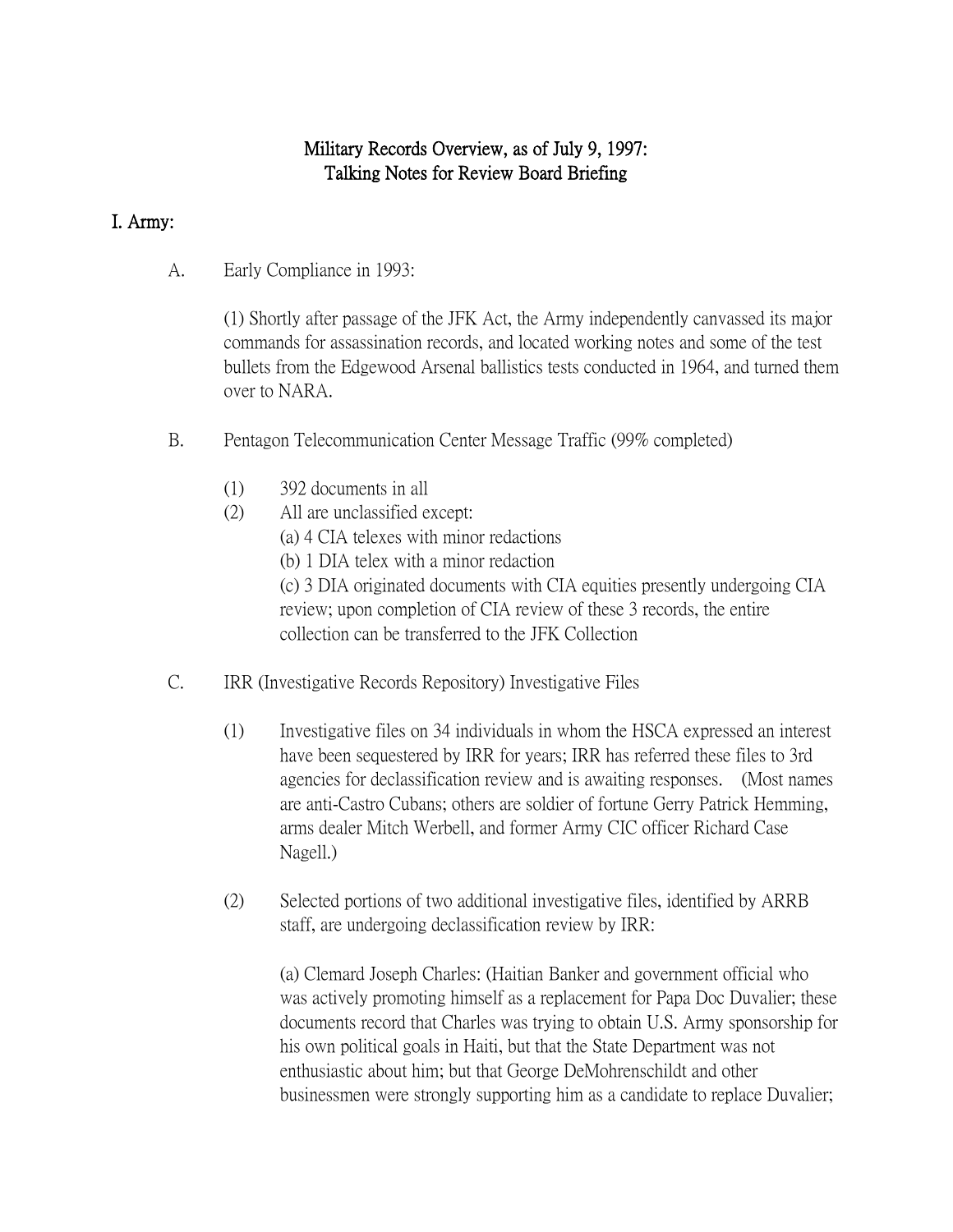also documented is a claimed pre-assassination relationship between DeMohrenschildt and Vice-President Johnson--DeM. Was anxious to introduce Charles to LBJ.)

(b) Jordan James Pfuntner: (U.S. Businessman very close to anti-Castro covert action group Alpha-66 who said he had some control over the group's actions, and who was being used as a source by Army intelligence.)

- (3) Compliance status for IRR: initial compliance statement received, and compliance interview already conducted. Final statement due August 1.
- D. Joseph Califano Papers [Distribute Handouts]
	- (1) The subject matter is almost exclusively Cuba--specifically, the formulation of Cuban foreign policy and discussion of covert operations during 1962 and 1963.
	- (2) Most documents in this collection have multiple agency equities, usually 3 to 4 agencies besides the Army. Under the normal referral process, declassification could take 3 years or more. Accordingly, we have opted to commence joint declassification review sessions, en mass, in an attempt to expedite release of these documents. The first session will be the week of July 21 here in this room; attendees will be Army representatives (3--ADA, Intell., and General Counsel), NSC, State, CIA, and Joint Staff.
	- (3) [Distribute Examples for Board Member examination.]
- E. Compliance status for Army (less IRR): initial compliance statement received, but initial compliance meeting not yet held due to Army reorganization.

### Joint Staff:

- A. Selected Papers of JCS Chairmen Lemnitzer, Taylor, and Wheeler from 1961-1964; and selected papers from the JCS Central Files from 1962-63. [Distribute handouts.]
	- (1) 147 documents related to the formulation of Cuba and Vietnam foreign policy and covert operations in Cuba and Vietnam were selected by the Joint Staff from 40 boxes of material, using criteria provided by ARRB staff.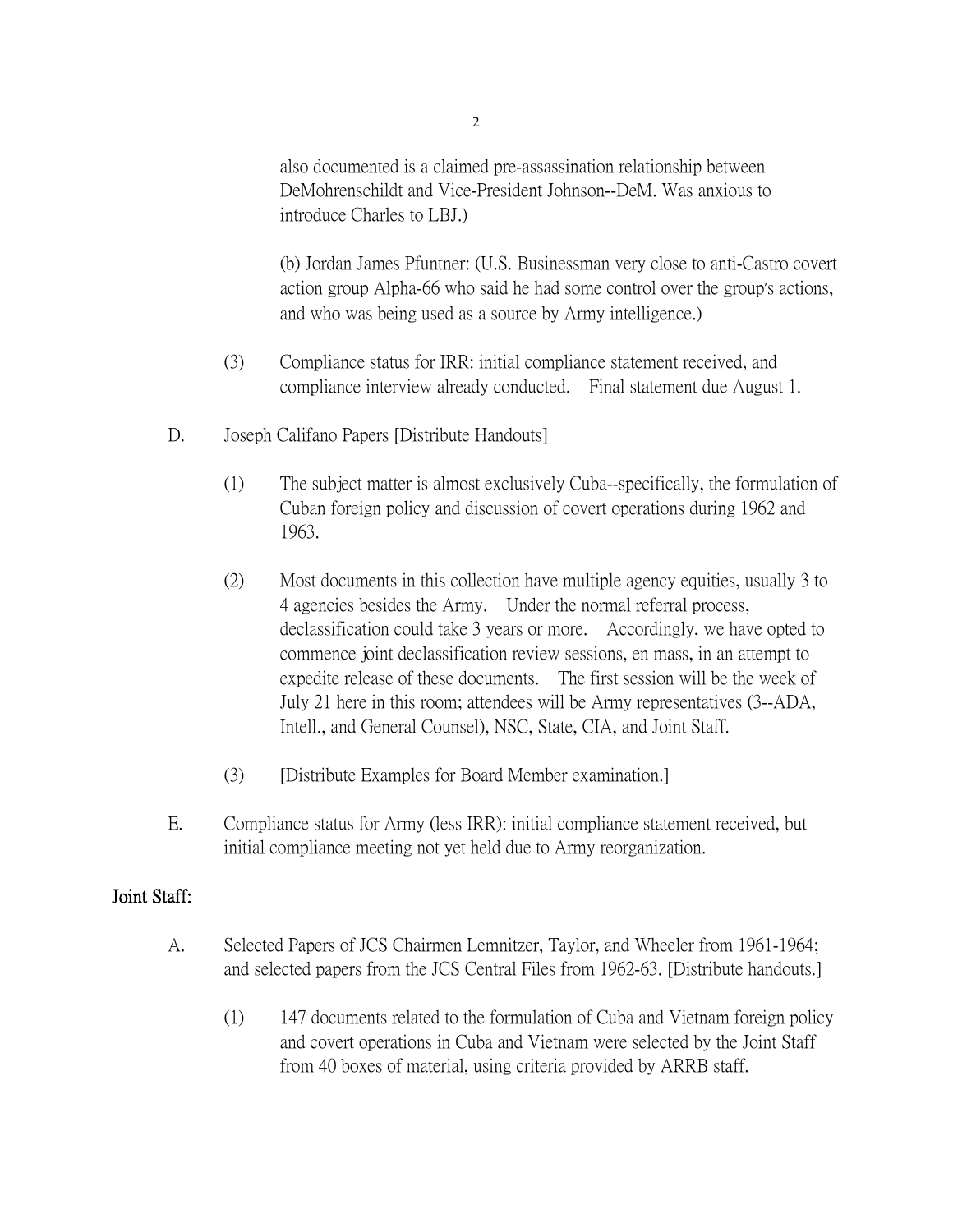- (2) Joint Staff declassifiers will commence declassification review of these documents Thursday and Friday of this week. Those that have 3rd agency equities identified will be added to the agenda for the Califano papers declassification session(s).
- (3) [Distribute examples for Board Member examination.]
- B. Compliance status: initial compliance statement received, and initial compliance meeting scheduled for July 15 (next week).

### Navy:

- A. SECNAV administrative files:
	- (1) [Distribute handout on McNamara and Taylor affidavits.] SECNAV records search provided both the DIA request for information, and the ONI response from Rear Admiral Taylor. Discuss.
	- B. ONI: The existing "ONI file" on LHO, consisting of telexes about his defection to and from Moscow (Navy and State) and Washington (Navy and State), and resulting internal U.S. government interdepartmental memoranda, was given to NARA in 1993 by NCIS.
		- (1) At ARRB request, ONI proper conducted its own search of 123 cubic feet of records, and culled about one cubic foot of records on defectors--both American defectors, and incoming Cuban and Soviet Block defectors. Declassification review is almost completed and transfer of these records to the ARRB should occur soon.
		- (2) ARRB will asking ONI to conduct additional searches for records on intelligence operations run out of Moscow and Minsk (to see whether any pertain to Oswald).
- B. USMC:
	- (1) Already obtained by the ARRB and turned over to NARA: Lee Harvey Oswald's original Enlisted Personnel File and his original medical record.
	- (2) ARRB has obtained copies of unit diary entries for all units to which Oswald was attached for the applicable time periods, so that researchers can compare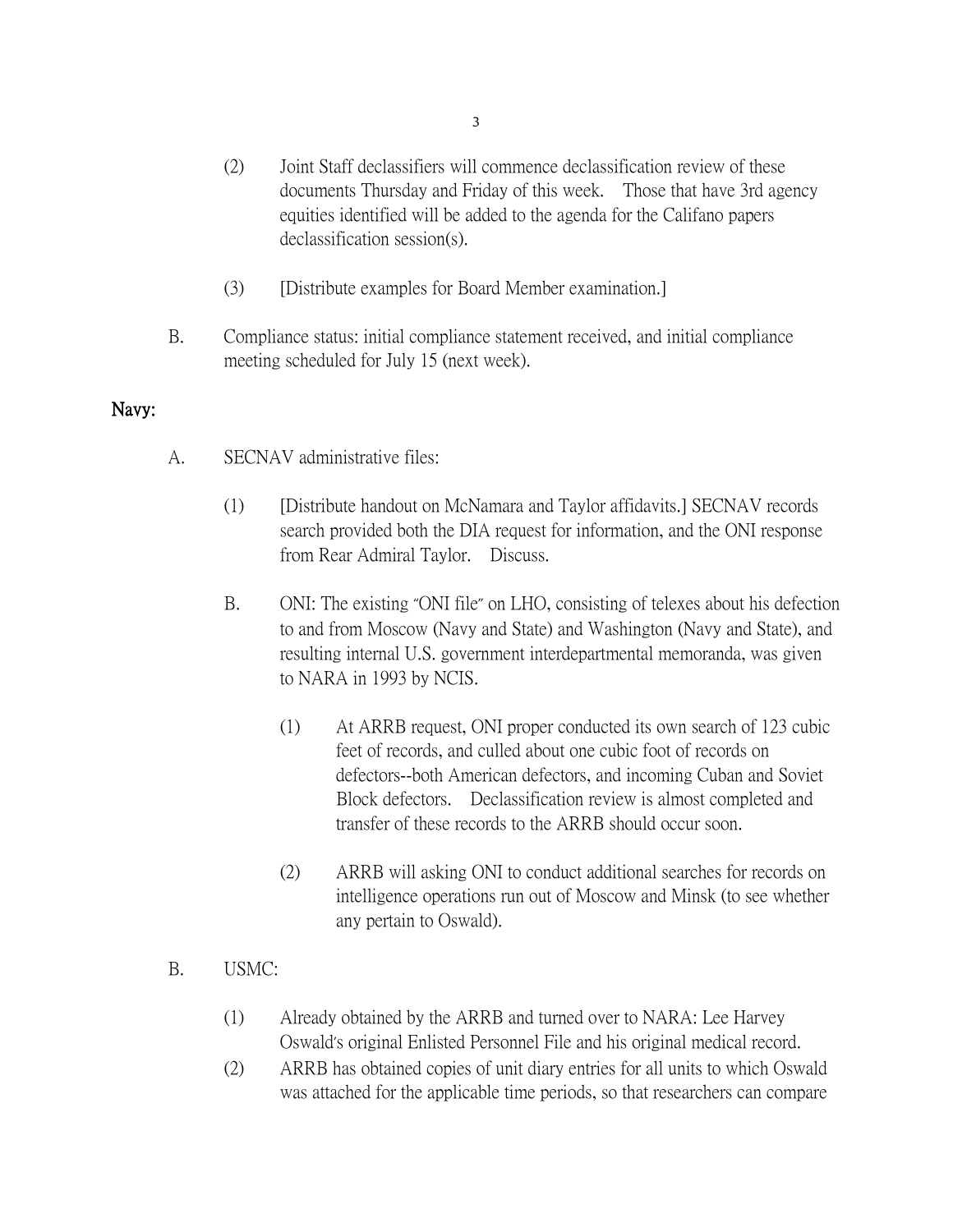service record entries with unit diaries, if they so wish.

- (3) ARRB has requested that USMC search Commandant's files and general counsel's files for all correspondence with Warren Commission and HSCA, and also for any possible damage control assessments from 1959 or 1960 following Oswald's defection, and for any possible investigation of Oswald following the assassination (an issue which the HSCA could not resolve). Extra time has been granted for these in-depth searches, and we have ascertained independently that the searches are actually being conducted.
- C. Compliance status: initial compliance statement received, and compliance meeting held. Due date for final compliance statement postponed until September 15 to allow USMC additional time for more comprehensive records search.

## Air Force:

- A. Logbook of Andrews Air Force Base special activities related to the assassinations of JFK and RFK (covering the periods 22-25 November, 1963, and 05-06 June, 1968): literally retrieved from the trash by USAF Civil servant Chuck Holmes during an office move.
- B. ARRB is still awaiting a substantive Air Force response to our requests that they search for flight or tower logs from Andrews Air Force Base for November 22, 1963, and for OSI files on Oswald's stepbrother, John Edward Pic, whom we know was investigated by OSI in 1959 following Oswald's defection.
- C. Compliance status: initial compliance statement received, and follow-on meeting held.

# DIA:

- A. Has already completed declassification review of 17 PTC telexes; they only requested redactions in one, and referred 3 others to the CIA.
- B. ARRB has requested that they conduct records searches for Cuban covert operations for the period November 1961-August 1963; and that they conduct searches for attache records for Moscow for the period 1957-1964. (Their records custodian has said that they do not hold either category of records; their historian has said that their operations section may hold records related to covert operations against Cuba, and that

4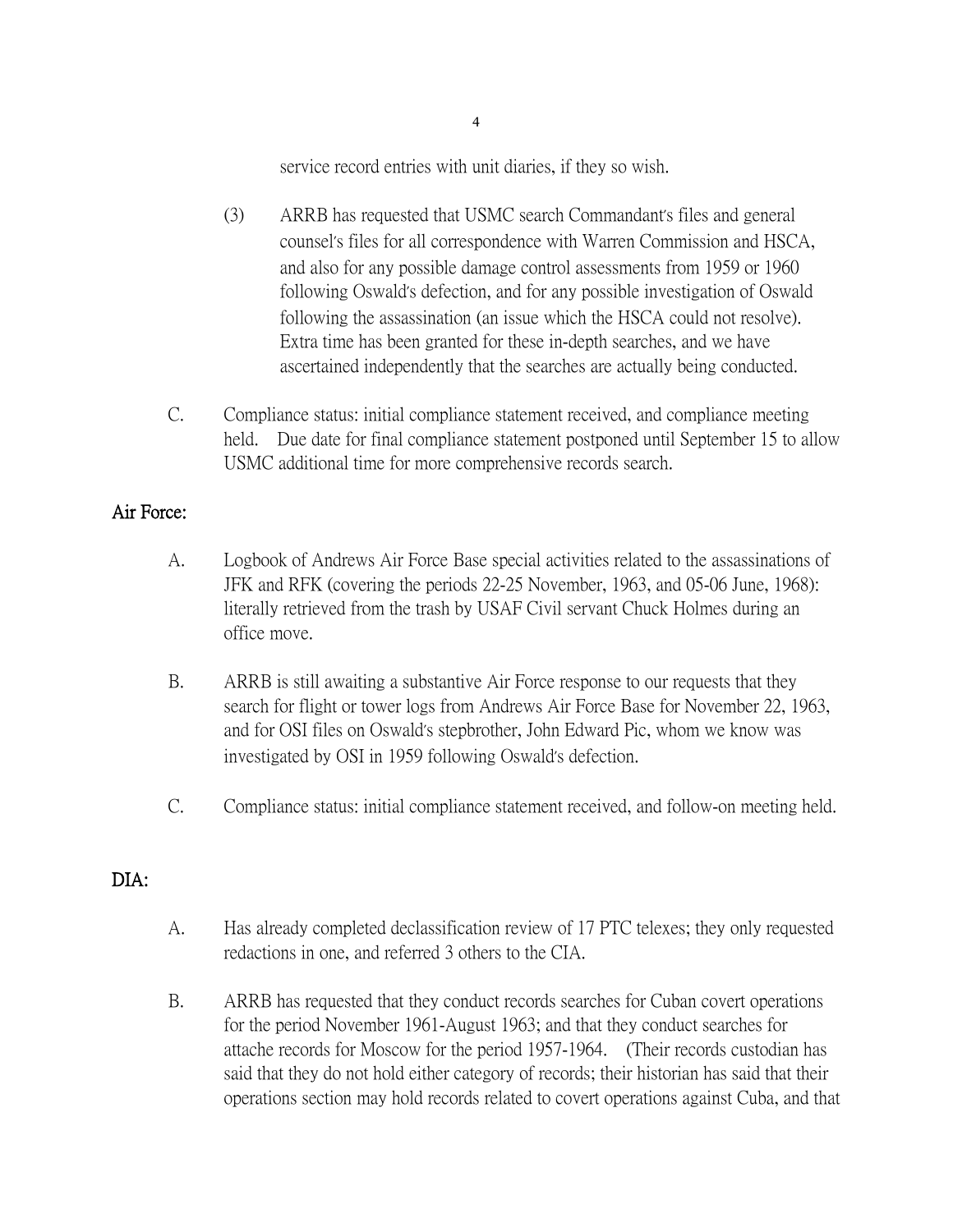they "should" have records of attache activity from the late 1950s, which would have been passed to DIA after that agency came into being in 1961, and should certainly have records of attache activity from 1962, the year after DIA's incorporation.)

- C. In the near future we will request that DIA search for records related to information gathered from the armed services in support of the McNamara Affidavit sent to Earl Warren affirming that Oswald was not an agent or informant.
- D. Compliance status: initial compliance statement received, and follow-on meeting held. Due date for final compliance statement extended until September 1.

## NSA:

- A. NSA has sent us two groups of documents to date. Of the first group of 85 documents, ARRB staff identified errors (either in redactions, substitute language, or on RIFs) in about 50 of the 85 documents; NSA should have them rectified by the end of July, so that we can then send this initial group up to NARA to be placed in the JFK Collection.
- B. The second group consisted of 49 documents, of which 32 were consent releases, and 17 were green documents withholding names.
- C. NSA informs us that they are currently conducting declassification review on a large body of documents received from the JFK Library about two months ago.

### White House Communications Agency:

- A. Only one small folder of records has been located to date. It contains several documents previously released (written by the flight crew of Air Force One), and one document not yet seen--a telex sent from WHCA to President Johnson at the LBJ Ranch on December 29, 1966 which details calls in-and-out of the White House on November 22, 1963. [Distribute copies to Board Members.]
- B. ARRB staff has maintained a full-court press on the issue of Air Force One audiotapes. (Background: For years, edited recordings of Air Force One audiotaped radio transmissions recorded during the flight from Love Field to Andrews AFB have been available from the LBJ Library. The edited recording is about 90 minutes long; however, other documents show that Air Force One had 4 radio circuits up and that 3 were in continuous use during the 2 hour, 17 minute flight, which means that an unedited tape of all of these conversations could be about 7.5 hours in length, vice the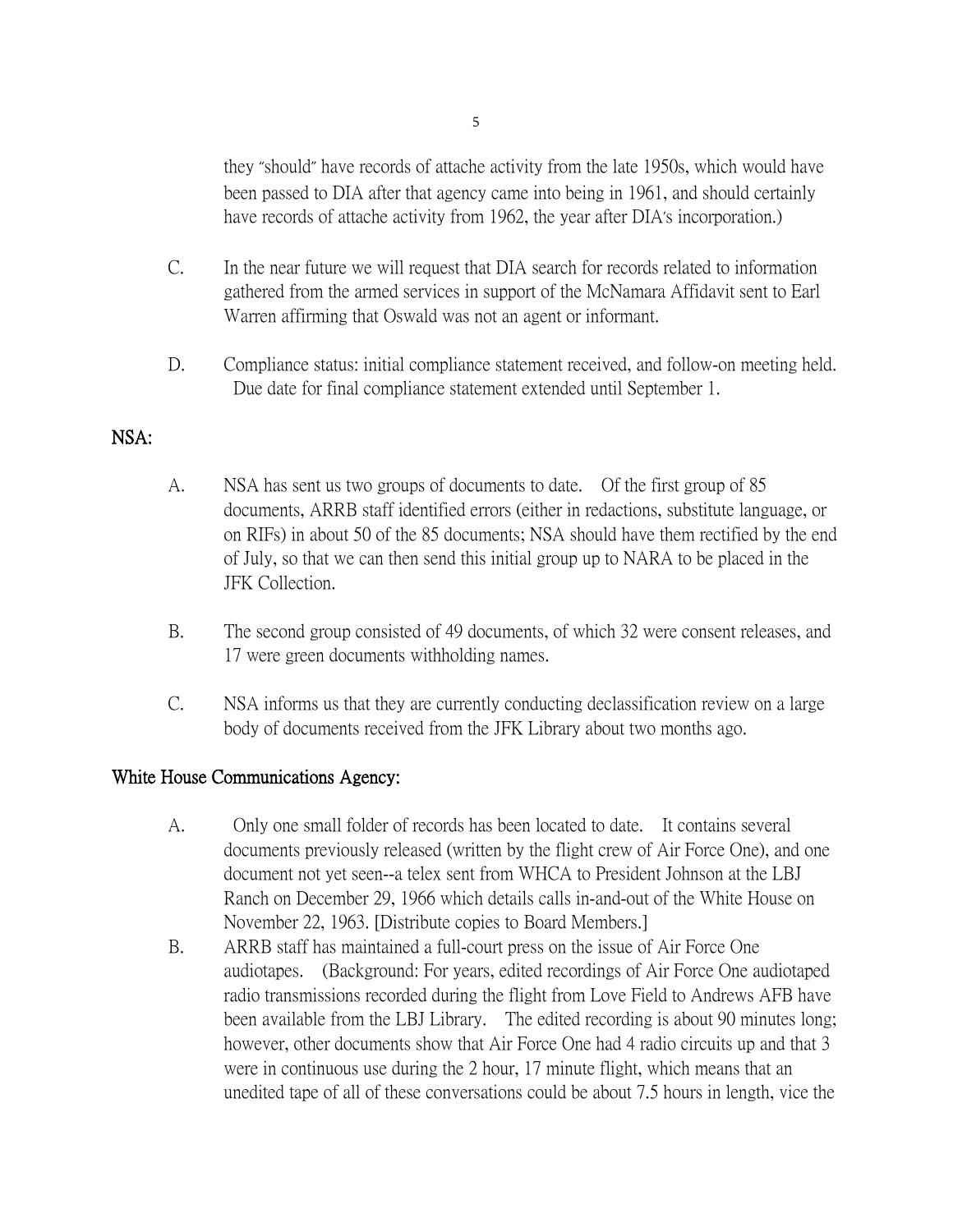90 minutes currently available.) We would love to locate the original, unedited tape recordings of the conversations on all four frequencies, or at a minimum determine definitively what happened to the unedited master tapes; to date we have not yet received a substantive response. The tapes are of great interest to researchers and historians because the subject matter includes conversations between the plane's occupants and the White House situation room, with Dean Rusk's aircraft over the Pacific, and detailed discussion of autopsy arrangements (and in this regard indicates a split in thinking between whether it should be done at Walter Reed hospital or Bethesda).

C. Compliance status: modified (lesser) compliance declaration requested; no meetings held yet, but there has been much communication via telephone and letters.

## OSD:

- A. Limited numbers--approximately 20--of assassination records have been found and are undergoing declassification review.
- B. Compliance status: Initial compliance statement received; initial meeting scheduled for July 17 (next week).

### Medical Records:

- A. AFIP: AFIP has submitted both its initial and final compliance statements, and we have found their efforts satisfactory in every respect. Submitted to NARA in 1993 were the following 3 documents:
	- (1) Dr. Finck's written report to General Blumberg of the JFK Autopsy, dated January 25, 1965;
	- (2) Dr. Finck's expanded notes on the JFK Autopsy, and on his Warren Commission testimony, dated February 1, 1965; and
	- (3) Dr. Finck's trip report of his trip to New Orleans in 1969 to testify at the Shaw Trial.

Staff is satisfied that AFIP cannot find any other records, and that they do not possess any organ or tissue samples from the President's Autopsy.

[Possibly show Board Members color copy of Blumberg reports, and compare with versions submitted to Archives in 1993.]